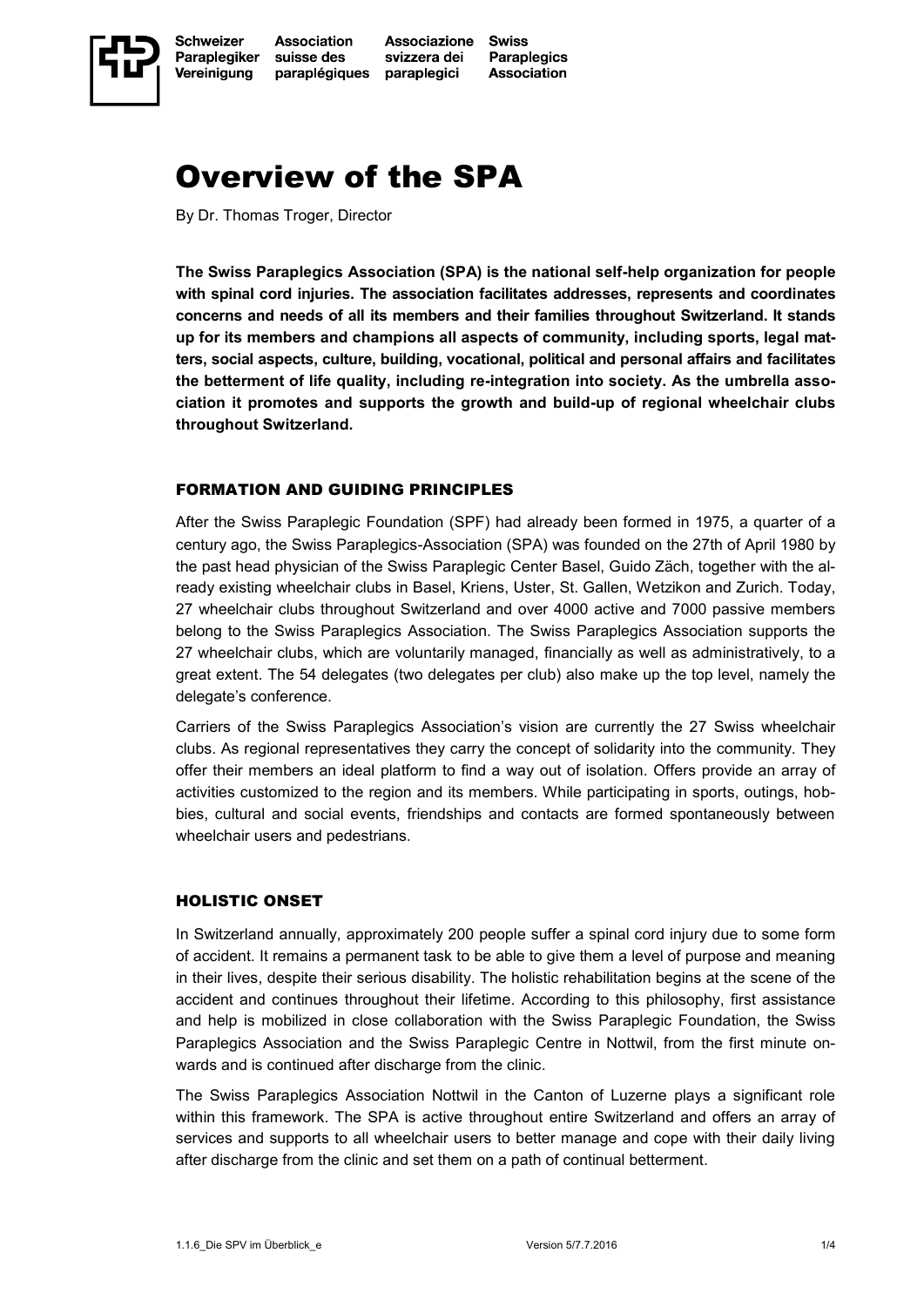The efforts and actions of about 65 employees in the service of the Swiss Paraplegics Association are part of an exemplary worldwide concept on the holistic rehabilitation of Para and tetraplegics. It's grounded in the thought of availing of life-long support, way beyond just pure medical and therapeutic concerns and needs.

#### MODERN MANAGEMENT & SELF HELP ARE NOT CONTRADICTORY

The Swiss Paraplegics Association is a federation. The delegate's conference, being the highest legislative organ, chooses the board of directors, which usually comprises three active club presidents as well as including one doctor and member representation. They serve in office on a voluntary basis. The leadership of business operations on the contrary, is under the business management and guidance of a director. The Swiss Paraplegics Association is lead on the basis of the most modern management methods. From our vision statement, a clear business profile, business sectors, mutually aligned strategies, strategical maps with core strategies, leadership directives and internal quality management are also part of it, as well as the newest strategy of implementation, including resources such as the balanced score card. Of course target agreements, objectives, continual employee meetings and an electronical personnel management (HR) are as much a component as are suggestions and complaints in written form, as well as members, clients and yearly staff surveys.

This is a necessity in order to be able to keep up with increasing member demands. Quality and humanity are desired and in demand. The Swiss Paraplegics Association is able to do both through clear leadership and careful consideration when selecting employees (viewing character and professional competence), while determining duties at an early stage including professional competence and responsibility to meet obligations.

The Swiss Paraplegics Association is fortunate enough to be able to count on several hundred volunteers, who are continuously available for vacation assignments or as assistants at sports events and/or courses. Innumerable volunteers can be added from the 27 wheelchair clubs, which collectively amount to about 1800 volunteers ready for engagement.

### CUSTOMISED OFFERS

A new life begins for a person with SCI when they leave the hospital after five to nine months of successful first rehabilitation. Being in a wheelchair is connected to a multitude of challenges, be it purely administrative, transportation, building, health related, social or community.

At this point the Swiss Paraplegics Association comes to the fore, providing assistance with continuously growing and broad-based support services within its five specialty departments:

- **Institute for Legal Advice:** Professional consultations provided by lawyers for legal queries, with reference and consideration to spinal cord injuries.
- **Life Guidance:** in 2009 the Swiss Paraplegics Association (SPA) founded the life guidance sector, where the former external service is newly incorporated. Mainly SCI sufferers themselves and living in the Swiss-German, French and Italian-speaking areas, these external service employees guarantee uncomplicated direct contact to members, and they get straight to the point when someone needs help.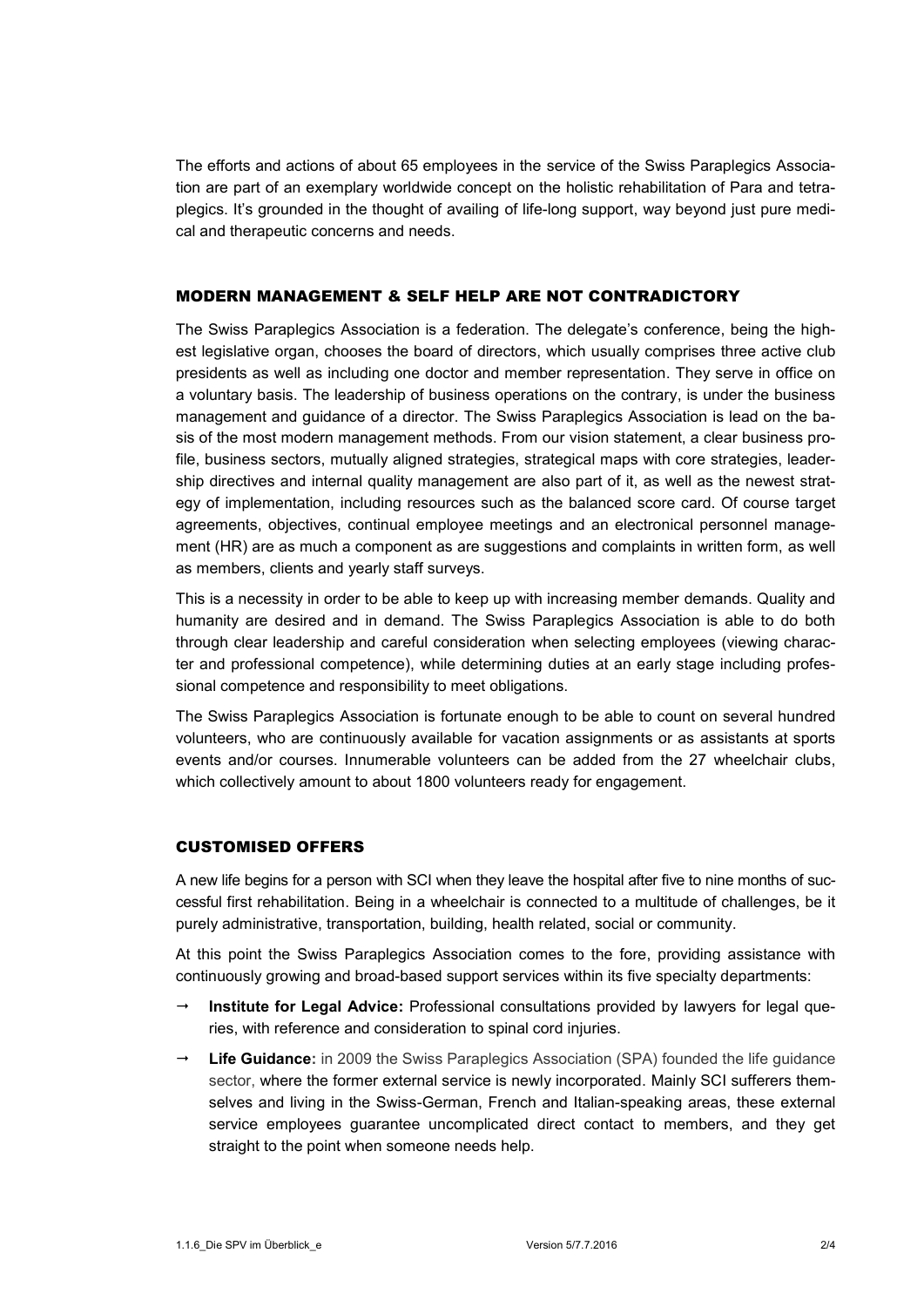The SPA built up the first occupational contact centre, when someone becomes unemployed and leaves the work process, so offering initial help to SCI sufferers through introduction to recognised specialised and intermediary services.

 **Culture and Leisure:** The range Culture and Leisure includes, inter alia, a travel agency, which organizes group holidays and tetraplegic relief weeks and initial consultations for individual travellers and offers a large travel Information Desk. Furthermore, a variety of events and activities are offered, which allow shared experiences. Besides, the section organises training courses for paraplegics and volunteers, awareness courses for the general public as well as training for teachers on the theme of «Education and disability».

The Department is also committed to the mobility of paraplegics. It maintains two platforms: «Rolli Hotel», the website with wheelchair accessible hotels and ParaMap, the mobile Web application on the go, which summarises localities under different categories.

The SPV also has adapted coaches, which are operated by two transport companies.

 **Wheelchair Sport Switzerland:** As a national sports body for wheelchair sports we are committed to the sustained promotion of wheelchair sport at all levels. We take care of the execution of all related tasks, starting with general sports, supporting the 27 wheelchair clubs, promotion of young talent, training of officials and competitive sports. The Swiss Paraplegics Association is affiliated to the Swiss Olympic Association and is the founder of Swiss Paralympic.

In contrast to a standard sports association, the Swiss Paraplegics Association with its Wheelchair Sport Switzerland section offers over ten different types of sport at competitive level. These are supervised by the technical commission (volunteers). As well as this there are also about fifteen more sports of general sport character.

Paramount is pursuit of the following objectives for all wheelchair athletes:

- provision of joy and fun of exercise and sport
- Improving quality of life by increasing the self-confidence and independence
- achieving the optimum performance through support to different stakeholders (sports leaders, coaches, club, association)
- encounters in sports with pedestrians (integration / inclusion)
- prevention of secondary illnesses through regular training
- improve the perception of one's body and its functions
- **Centre for Obstacle-free Building:** Supports people with physical disabilities, builders and experts in regards to questions, organization, projection, planning and construction through professional architects. The existence and creation of a living space in which the wheelchair user can comfortably get around without obstruction, is as much an important premise for speedy and effortless reintegration. In the specialised discipline of architecture, this department fills a void in Switzerland. About 250 reconstructions or new developments take place annually, and these are supervised through the Department of Obstacle-free Building.

Countless other services are directly provided though our central services. Especially belonging to this category is the entire supervision and counsel of all wheelchair clubs and their members, as well as the taking over of services for the clubs (memberships, address administration, mail orders etc.) Members have special discount rates available to them, an internet hotel guide is operated and leaflets about interesting subjects are also published. Public Relations are en